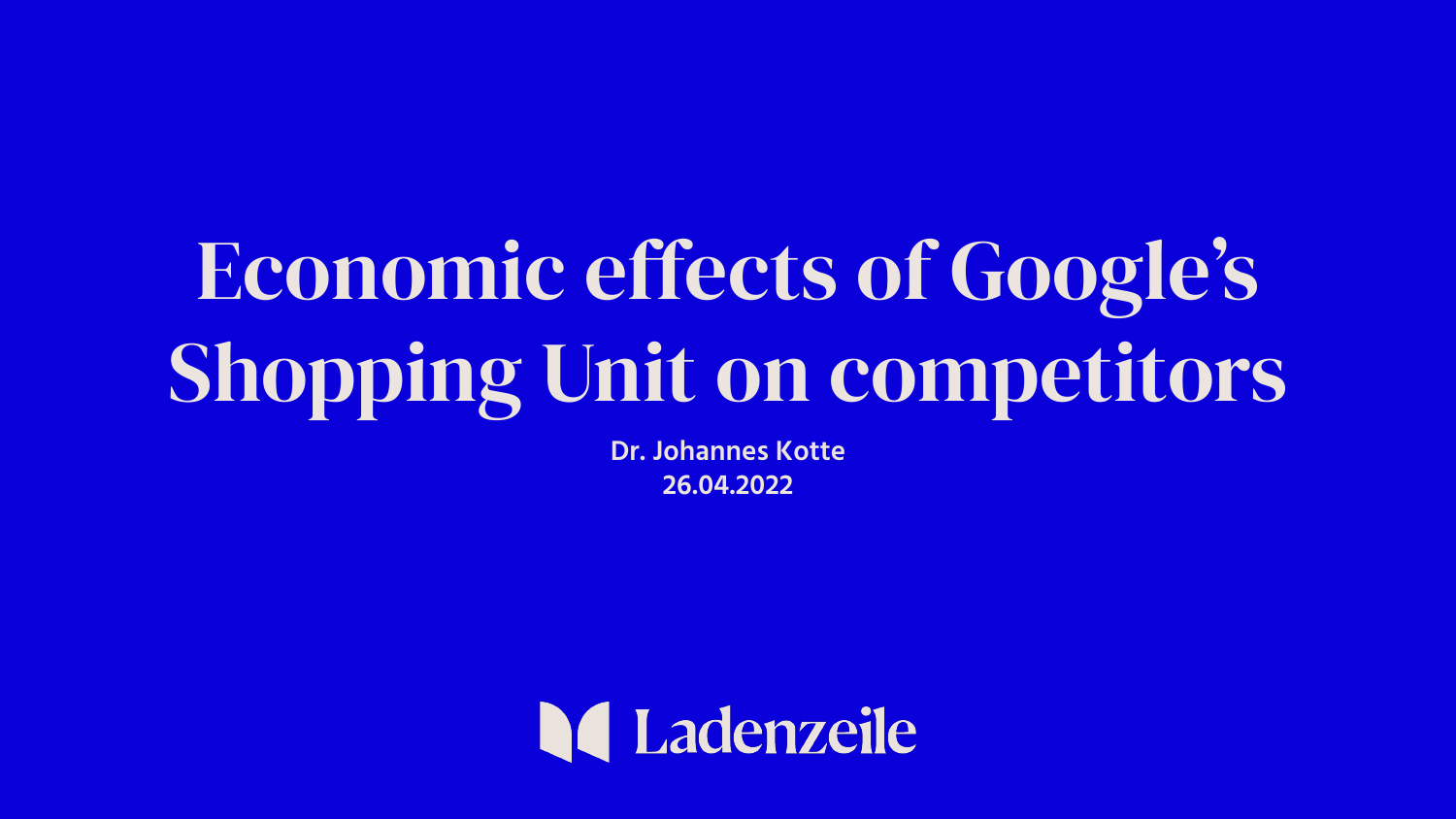## It is about this box: Google's Shopping Unit ("GSU")



Shop The Farfetch® Sale | Get Extra 30% Off Sale Items | farfetch.com [Ad] www.farfetch.com/Adidas/Sale ▼

Limited Time Promo. Brand Restrictions Apply. Let The Sale Treasure Hunt Begin. Women's New Arrivals · Women's Best Sellers · Women's Luxury Activewear · Exclusives to Farfetch

Sneakersy adidas® | Zamów online, odbierz za darmo | adidas.pl Ad www.adidas.pl/ v Kupuj sneakersy z szerokiej gamy dostępnej na oficjalnej stronie adidas. adidas Piłka nożna.

- Fulfills all requirements of a comparison shopping service ("CSS")
- On top of the search result page ("SERP"), where no other CSS is displayed
- Significantly more prominent design than any other search result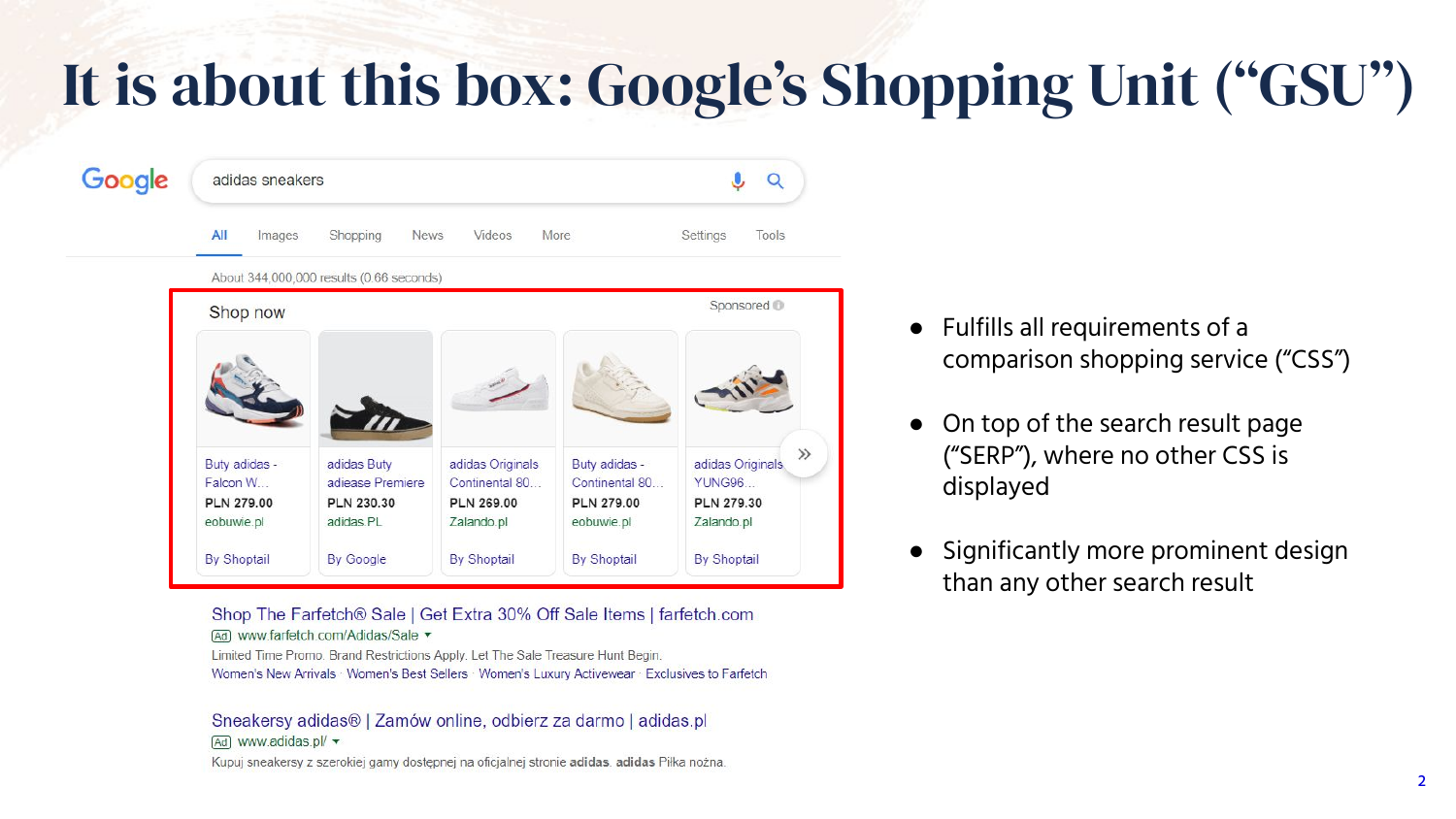### Google diverts most of the SERP traffic (hence profits) to its own CSS (1)

SERP traffic share development 2011-16 in **Germany**, according to EC data

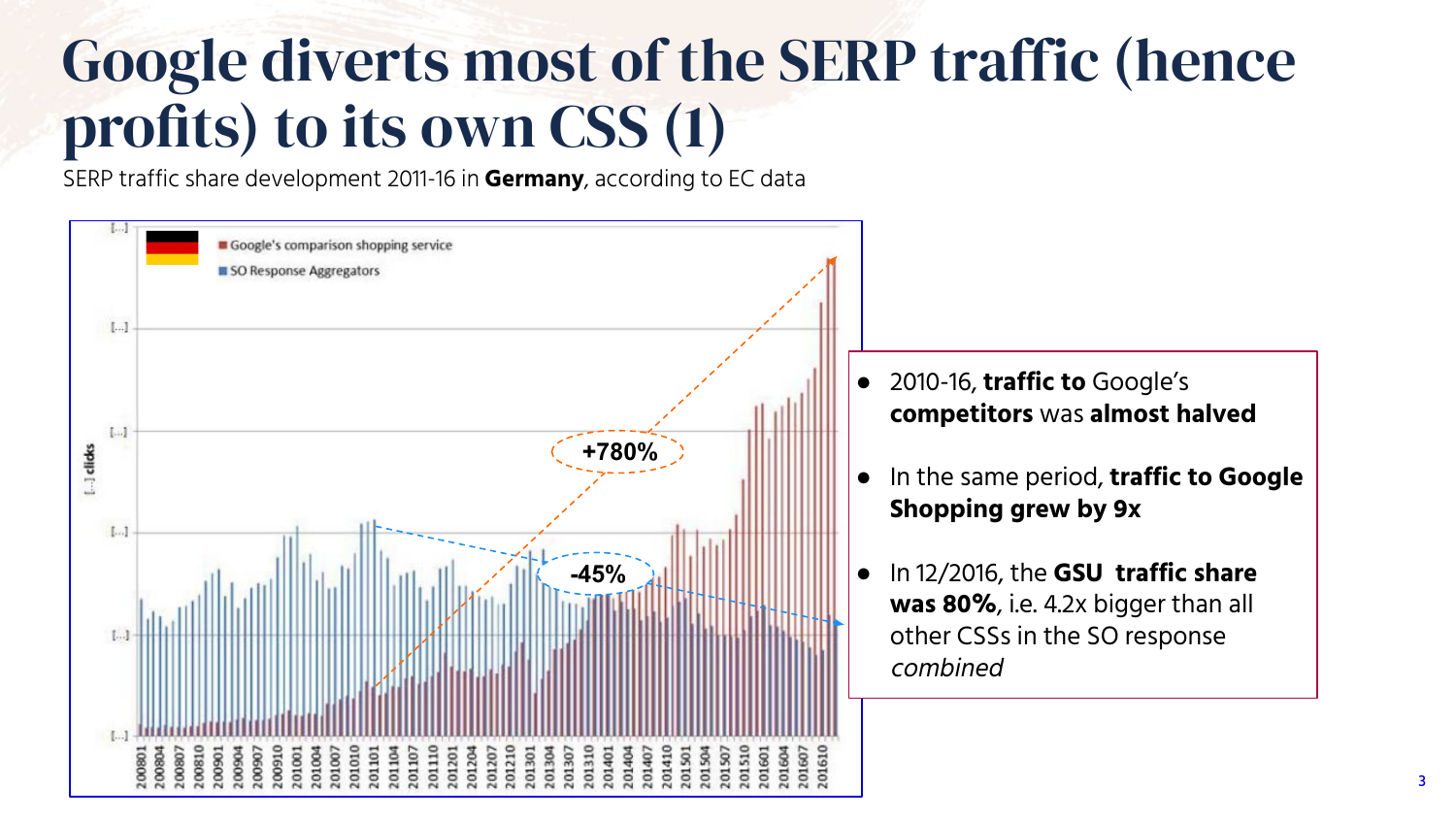### Google diverts most of the SERP traffic (hence profits) to its own CSS (2)

SERP traffic share development 2011-16 in **all available European markets**, according to EC data

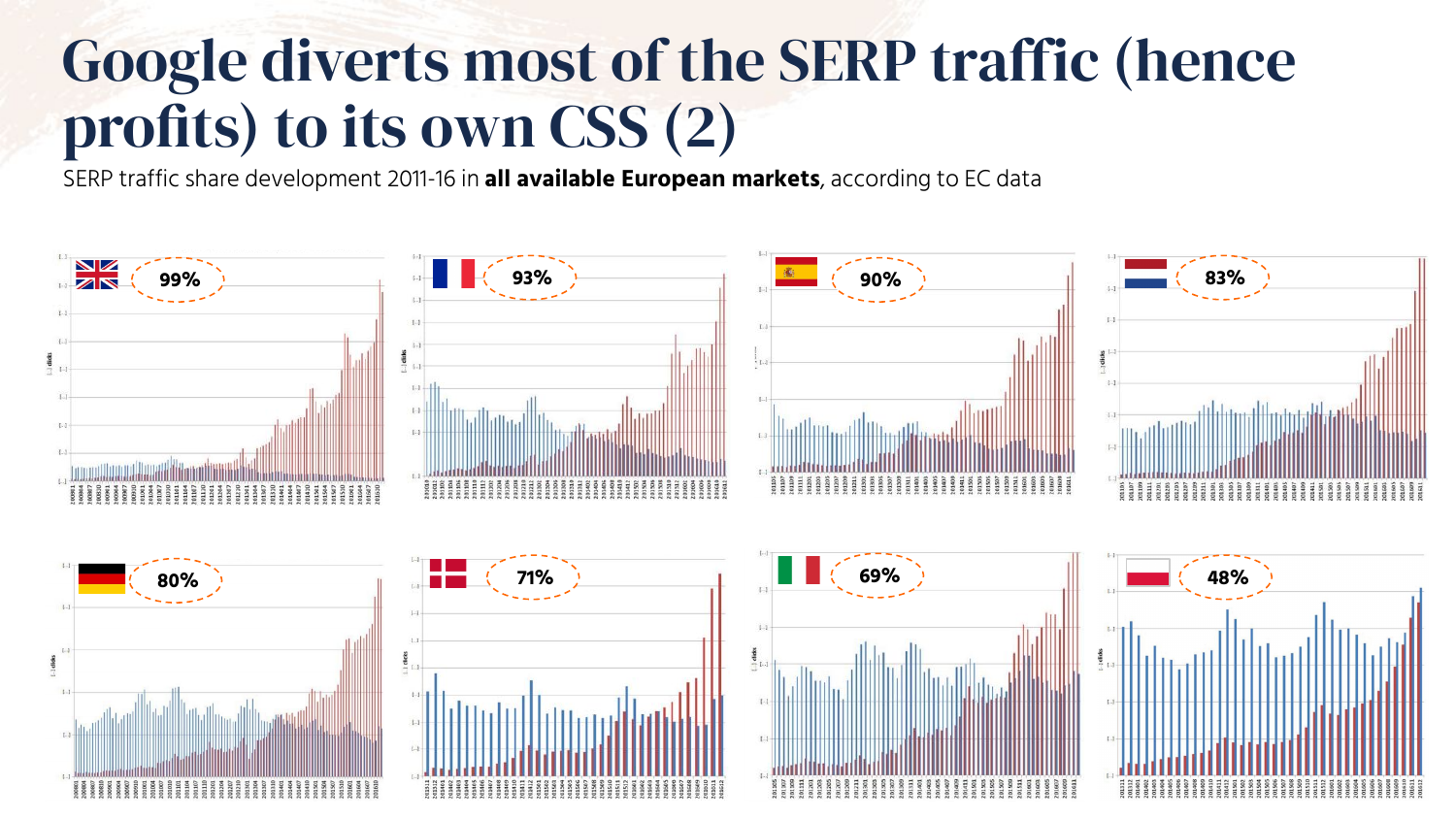## This development is harmful for online shops and competing CSSs

### Online shops *have* to supply from search monopolist at increasing prices

- Google search market share typically 85-95% in the EU
- Google diverts up to 99% of traffic to the GSU

#### Competing CSSs have very limited access to search traffic

- Competitors systematically and constantly lose business despite growing ecommerce market
- Investing is more difficult due to uncertainty about industry outlook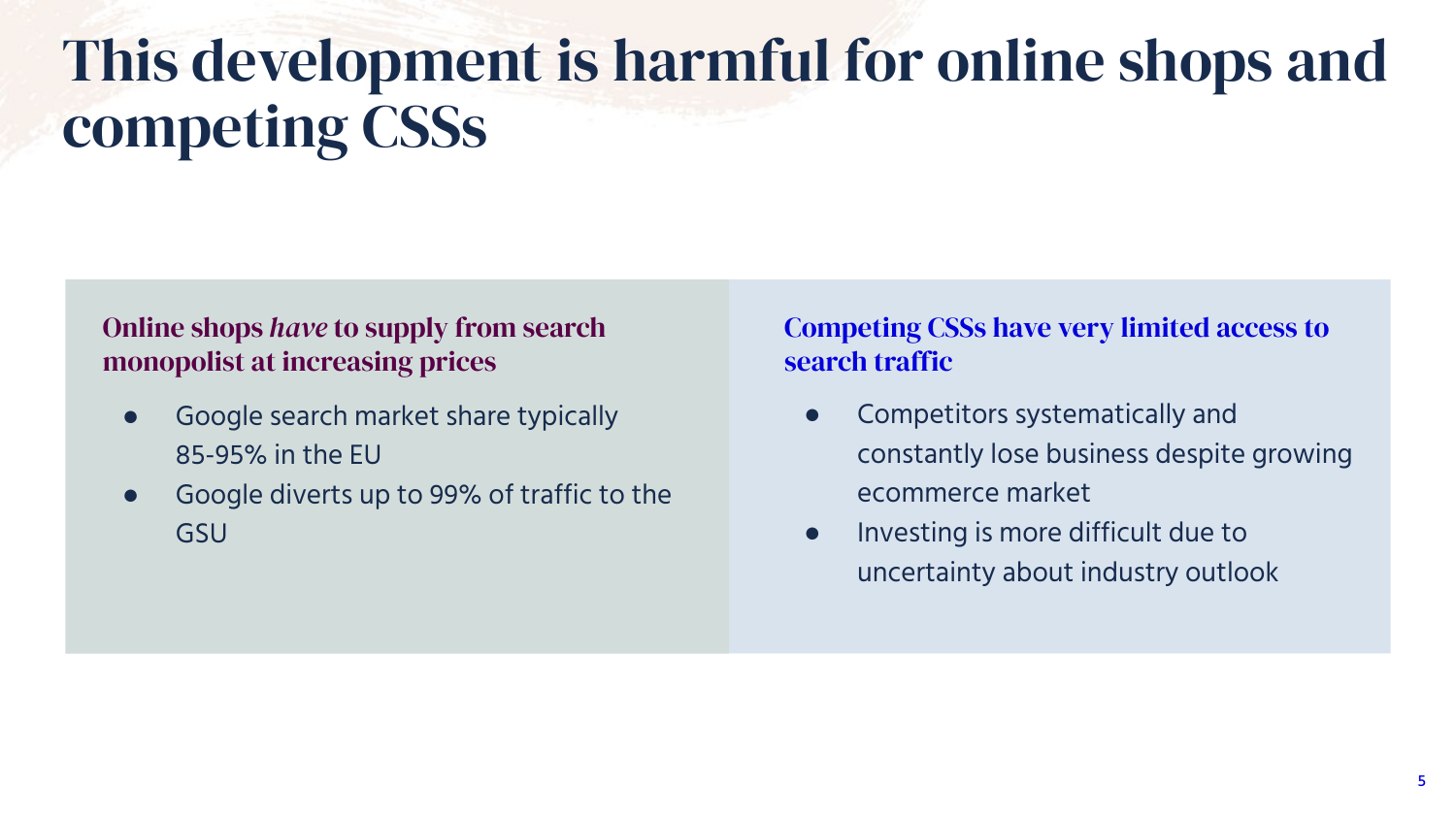### Many competitors went out of business or shrunk significantly

Business development of competitors

| <b>Out of business</b> | <b>Significant downturn in business</b> |                                  |
|------------------------|-----------------------------------------|----------------------------------|
|                        |                                         | 2-year change in web traffic $1$ |
| Become                 | Pricespy                                | 0%                               |
|                        |                                         |                                  |
|                        |                                         |                                  |
| Acheter-moins-cher     | LeGuide                                 | $-81%$                           |
|                        | Twenga                                  | $-31%$                           |
|                        | Kelkoo                                  | $-56%$                           |
|                        | i-comprateur                            | $-28%$                           |
|                        | Shopzilla                               | $-75%$                           |
| Ciao                   | Guenstiger                              | $-16%$                           |
| Stylelounge            |                                         |                                  |
| Encuentraprecios       | Shopmania                               | $-99%$                           |
|                        | Kelkoo                                  | $-30%$                           |
|                        | Foundem<br>Pricerunner                  |                                  |

1 Traffic development June 2019 - June 2021 (Similarweb)